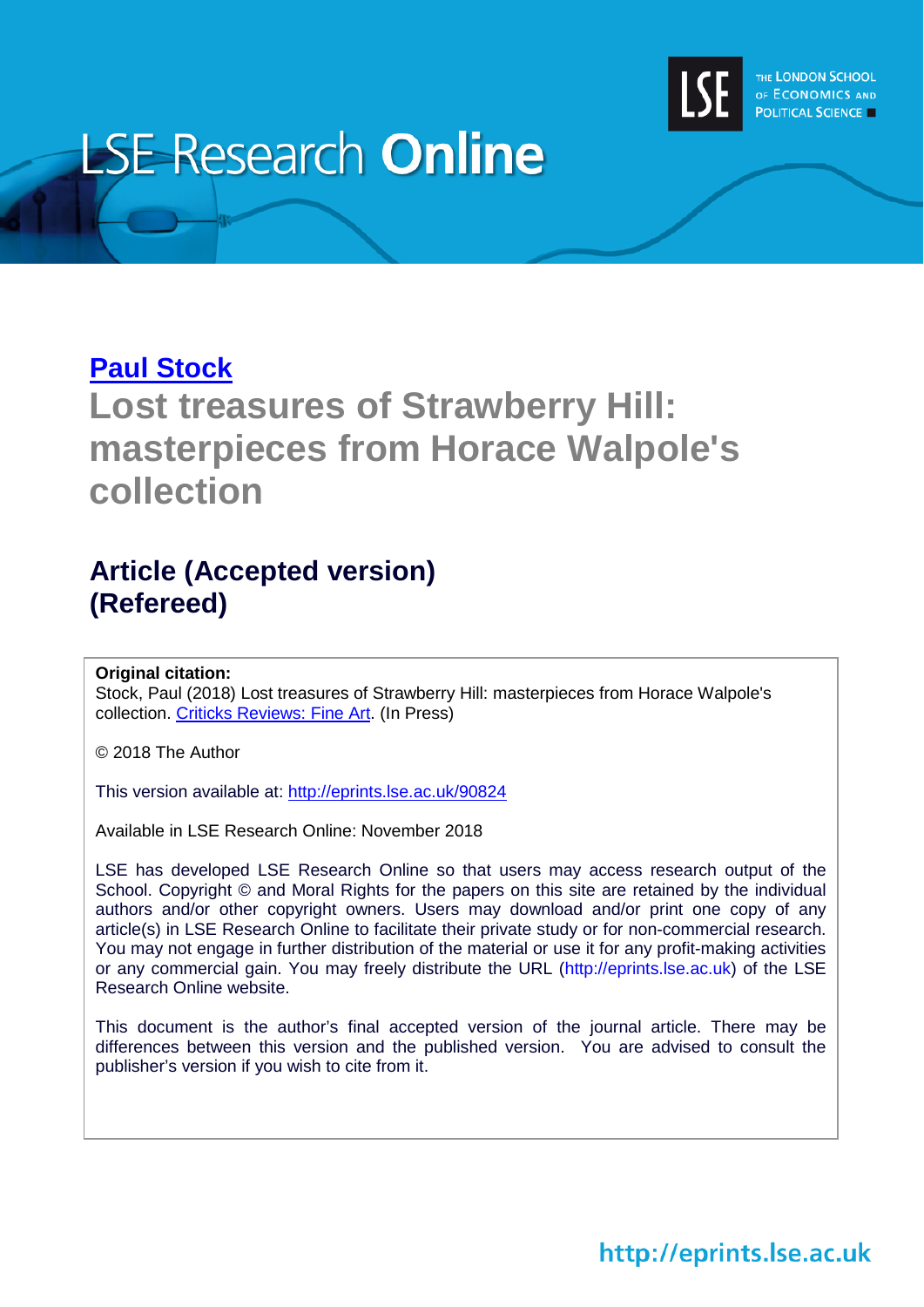#### **Lost Treasures of Strawberry Hill: Masterpieces from Horace Walpole's Collection**

**Location:** Strawberry Hill House and Garden, Twickenham, London **Event Date:** 20 October 2018 – 24 February 2019 **Review Date:** 23 October 2018 **Event URL:** https://www.strawberryhillhouse.org.uk/losttreasures/ **Reviewed by:** Paul Stock, International History Department, London School of Economics and Political Science

#### **Review**

*Lost Treasures of Strawberry Hill*, an exhibition at the eponymous House and Gardens in Twickenham, poses a conundrum. It offers a once-in-a-lifetime opportunity for enthusiasts of eighteenth-century culture, and therefore can be recommended with enthusiasm. But it also has significant presentational problems which make the displays and their contexts less than fully comprehensible to visitors. Like few other exhibitions I have seen, *Lost Treasures* manages to be both fascinating and frustrating.

Strawberry Hill was the summer residence of Horace Walpole (1717-97), the politician, antiquarian, novelist, socialite and aesthete. He constructed the house between 1749 and 1790 in an idiosyncratic style intended to evoke medieval Gothic; and he used the interior to display his enormous collection of art, antiquities and curiosities. The house was intended for show: Walpole's letters recall elaborate parties; he held frequent guided tours; and he published a catalogue of the house's contents, *A Description of the Villa of Horace Walpole*  (1774). Regrettably, however, Walpole's descendants dispersed the collection at a sale in 1842. Some items were subsequently obtained by the Walpole collector Wilmarth S. Lewis and now form part of Yale University's Lewis Walpole Library. But others remain privately owned and have thus been inaccessible to the public for more than a century and a half. *Lost Treasures of Strawberry Hill* reassembles many of these objects and displays them according to Walpole's original designs. In the words of the accompanying guide booklet, the exhibit provides 'a unique opportunity to experience Walpole's treasures, and Strawberry Hill, as he intended'.

*Lost Treasures* therefore represents a genuinely unprecedented curatorial achievement. Even equipped with the reliable starting point of Walpole's own catalogues, it must have been a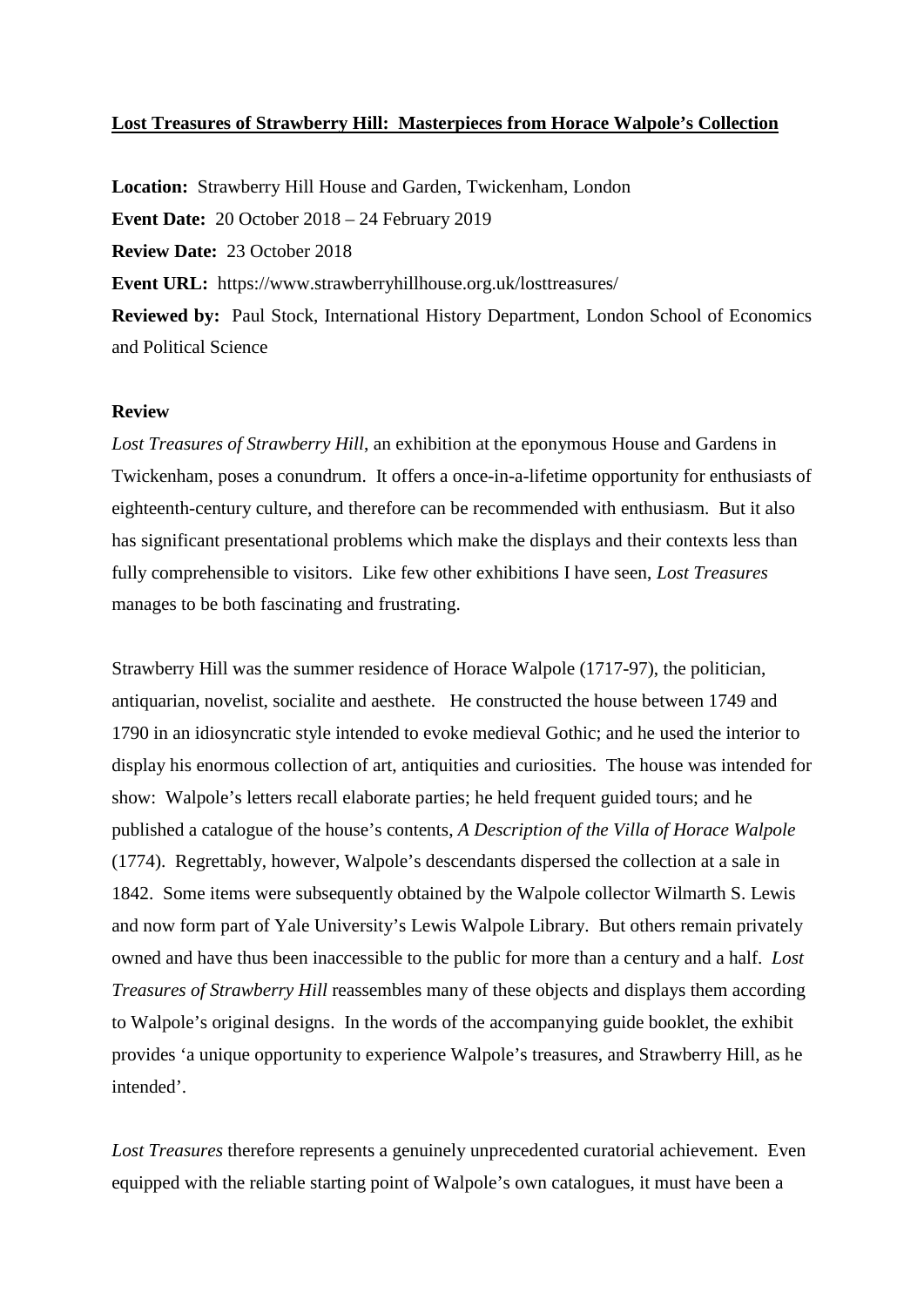sizeable task to assess the availability so many long-dispersed objects. The Lewis Walpole Library is naturally a major lender, but I also counted objects from more than two dozen named museums, collections, and stately homes. Still more objects are credited only to anonymous 'private collections', suggesting that the curators have persuaded several publicity-shy owners to participate in the event. While only a fraction of Walpole's complete collection has been reassembled, there is still a wonderful array of items: from eighteenthcentury art, ceramics, and miniatures, to classical sculpture and early modern furniture. Some of the objects are remarkable: a sixteenth-century illuminated Venetian psalter; a finely enamelled hunting horn; even a sovereign coin deliberately stretched to depict a deformed Elizabeth I. These original objects are accompanied by subtly-integrated contemporary reproductions: recreated wallpaper and furniture produced using period techniques, and reproduction paintings created through 3D printing. The overall effect can be impressive, especially when one considers that most rooms in the house are ordinarily underfurnished. In particular, the replaced items in the mirrored Gallery and the Tribune – named by Walpole after the Medici treasure room at the Uffizi in Florence – allow one to appreciate a little of the intended aesthetic riches of these spaces. Lighting is also used intelligently, highlighting the geometric relief patterns in the corridor approaching the Gallery, and the delicate ceiling traceries in the Tribune.

The marvellous achievements and advantages of *Lost Treasures* are, however, somewhat offset by some questionable interpretative and presentational decisions. The most obvious problem is a lack of explanatory detail. Aside from an introductory display board at the very beginning, the rooms contain no printed orientation information, and most of the paintings and objects are not identified or otherwise annotated in accompanying captions. Some venues prefer this approach as it supposedly makes exhibitions more immersive and less museum-like; and indeed, I have seen it used to productive effect. At Brighton's Royal Pavilion, which I visited in September 2018, there is almost no reading matter and instead an audio-guide provides engaging commentary at various levels of detail to suit an individual's interests. *Lost Treasures* instead supplies a small booklet which contains introductions to each room and basic identifications of objects. No-one could reasonably begrudge this reliance on a cheaper medium, although it does require the visitor to alternate one's attention continually from text to room. The real difficulty is that the booklet provides only limited information and on occasion tantalises rather than assists the visitor. The Blue Breakfast Room, for example, contains a painting by Hendrik Danckerts (1625-80) entitled 'The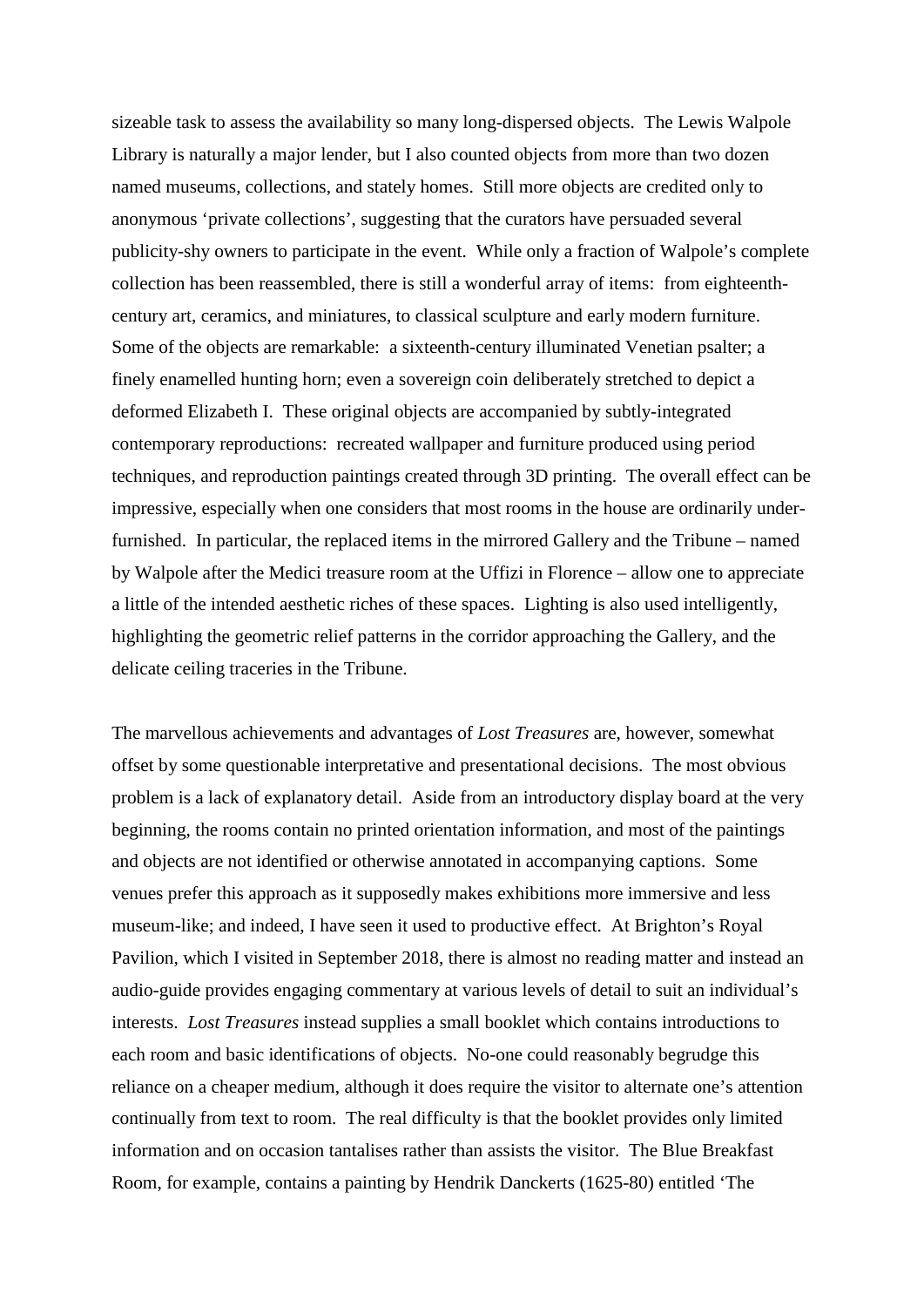Presentation of a Pineapple to Charles II (Rose, the Royal Gardener Presenting the First Pineapple Raised in England to Charles II)' (c.1677). The booklet's rather evasive annotation tells us merely that 'this painting may show John Rose (1629-77), Charles II's gardener, but pineapples were not grown in England until the 1690s'. So are the attribution and dating dubious? Were pineapples imported before being cultivated? Does the painting show an invented scene and for what reasons? Sadly, this is not the only occasion in which the visitor is teased with unanswered questions. Some subjects of portraits are identified, but explanations of their significance or connection with Walpole are not provided consistently. In a few cases even those details are lacking: one room contains fourteen Walpole family portraits, but none of the individuals are named. The booklet also hints that Walpole repeatedly misidentified objects or set out mythical backstories for them. He apparently believed that a seventeenth-century Italian sculpture was a model for Henry VII's tomb in Westminster Abbey; and that a Peter Lely portrait of an anonymous young man in fact showed the then 40-year-old poet Abraham Cowley. One wonders here about Walpole's supposed credulity; about his probable taste for confabulation and mischief-making; and, above all, about the wider principles and priorities which underpin eighteenth-century collecting. But instead these cases are merely stated and left as unexplained confusions.

There are additional inconsistencies. There are discrepancies between the guide booklet and the rooms themselves – that is to say, the picture hangings do not always correspond to the guidebook layout. Uniquely, the final room has large caption boards, but the text is printed in red on clear glass and is thus very hard to read. Some rooms present objects in museum-style display cases, and while these items do have adjacent annotations, they serve to highlight the absence of such commentaries next to paintings and furniture. Perhaps most strangely, the reproductions receive minimal attention, despite the historical knowledge, artistry and technical skill involved in their production. The Blue Bedchamber contains a double portrait of Walpole's parents that is, in fact, a highly-convincing 3D-printed copy by the Spanish technology and conservation company Factum Arte. In a rich and thoughtful exhibition in [2014,](https://www.bsecs.org.uk/criticks-reviews/diverse-maniere-piranesi-fantasy-and-excess/) Sir John Soane's Museum used Factum Arte objects to reflect on eighteenth- and early nineteenth-century ideas about authenticity and modernity. But *Lost Treasures* provides no details about the item and I had to ask a guide to explain its absence from the booklet. This principle reaches its apotheosis in the Holbein Chamber, a room designed by Walpole to house copies by George Vertue of various Holbein portrait drawings. The room now contains reproductions of Walpole's copies, but aside from stating this fact no other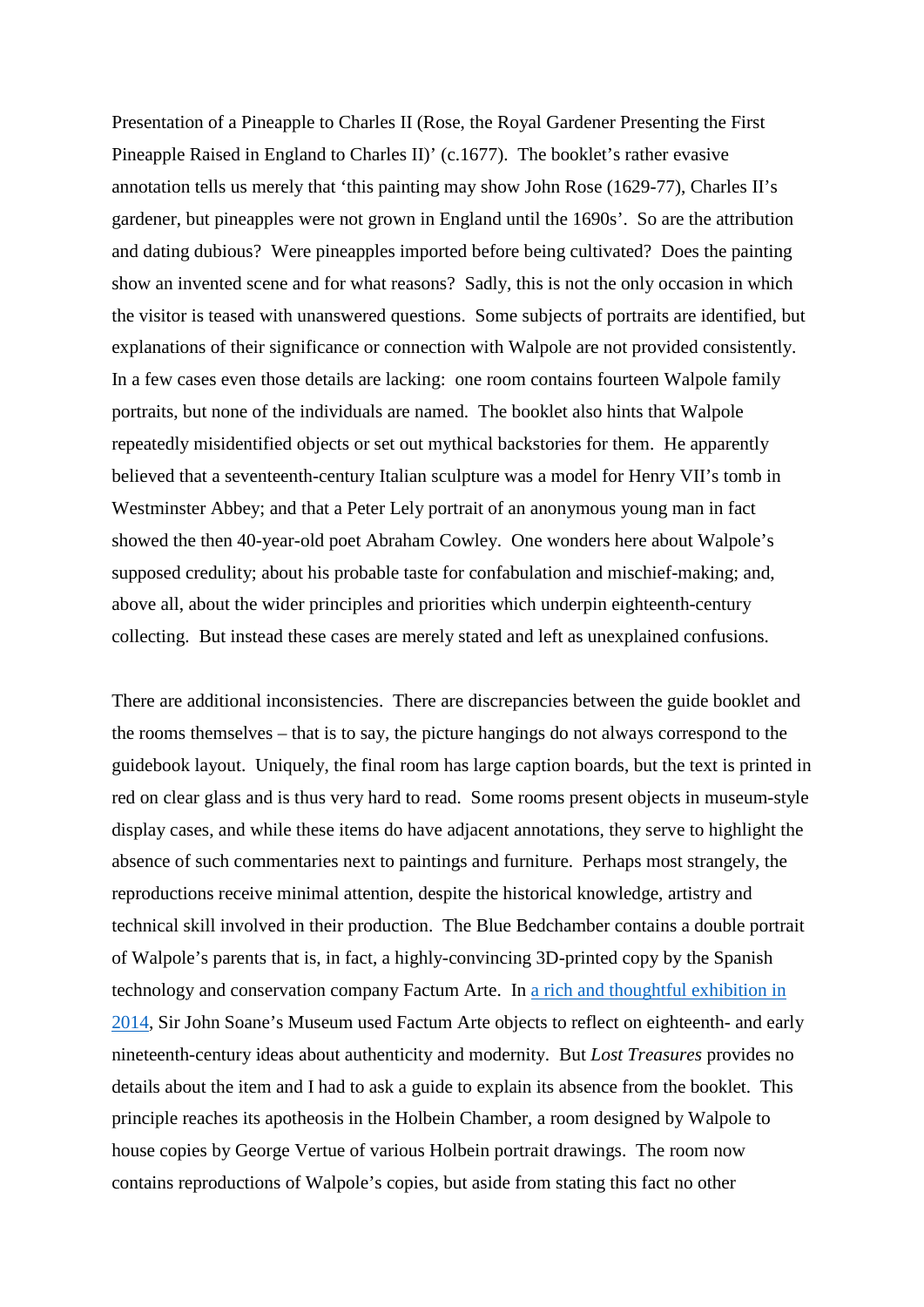information is available, not even the names of the people represented. Overall, the exhibition seems to assume a high level of knowledge among its visitors. One booklet description of a pair of frame mounts reads 'gouache armorials on paper, Wedgwood plaques and James Tassie intaglios', a set of remarks which will mean very little to the non-specialist.

The cumulative effect of these various presentational decisions and omissions is that *Lost Treasures* provides a limited sense of how the spaces of Strawberry Hill were used in practice, or about the wider principles of its spectacular collections. Clearly, the house was a particular type of private residence, designed for display and in order to conjure theatrical mystique. What sort of aesthetic and ideological principles were at play here? How did this help to cultivate Gothic sensibility and literature, especially given that Walpole also wrote the widely-read Gothic novel *The Castle of Otranto* (1764)? How did Walpole's guests and visitors move through the rooms and how did they react to the experience? Similar questions relate to the individual items. Why did Walpole collect what he did, and was there any sort of scheme in operation? To what extent do his choices reflect personal eccentricity or wider cultural conventions? Systematic attempts to engage with these questions are largely absent, which is a very great pity given the unique opportunity the exhibition affords.

Each room has a volunteer guide to orientate visitors and to answer questions. Due to the lack of item captions and introductory display boards – and the fact that most visitors during my trip were not assiduously consulting the booklet – much of the interpretative labour falls to these guides. Fortunately, they are very knowledgeable and respond fully to this challenge. I found out from a guide how much Walpole paid for the Venetian psalter (420 guineas); and that the objects in the Tribune were intended as an homage to Walpole's mother's tastes and interests. Another expanded on Walpole's colourful tale (alluded to the booklet) that his collection of arms and armour originated in the plunder of a Crusading ancestor. Some of the guides' comments to other visitors were rich in their implications: for example, that 'everything [in the collection] is copied from something else', or that the building itself is a 'joke' – that is, intentionally playful and full of surprises. These comments hint at the plagiaristic nature of eighteenth-century culture and also place humour and fun at the heart of Walpole's purposes. They also lend personality to the collection and make the experience more accessible to visitors without specialist expertise. It is therefore a shame that not all exhibition-goers will be able to benefit from this personal guidance. One guide told me that